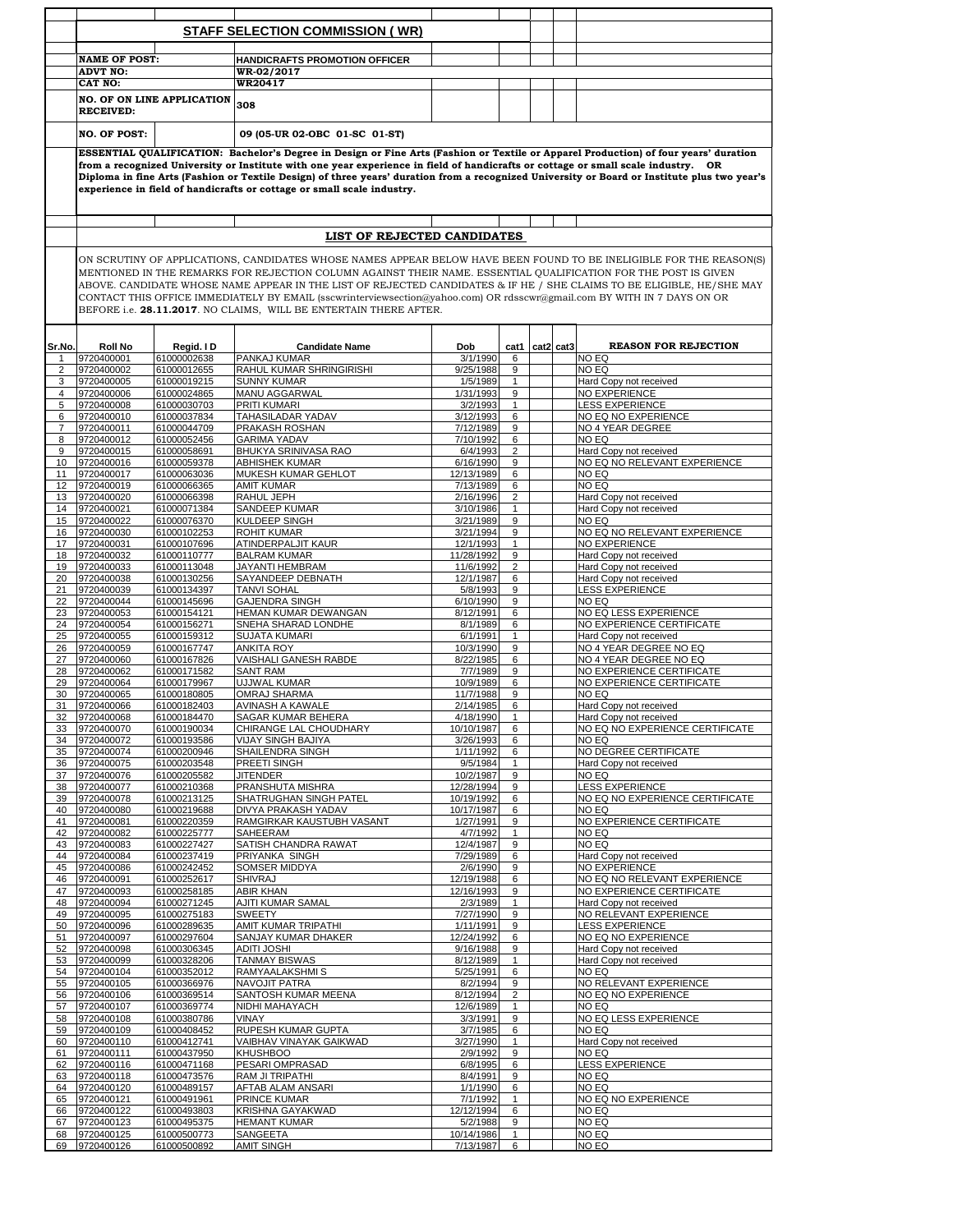|          | 9720400127     | 61000505423 | TANDEKAR SURESH NARAYAN        | 3/5/1983             | 1              |   | NO EQ NO 4 YEAR DEGREE          |
|----------|----------------|-------------|--------------------------------|----------------------|----------------|---|---------------------------------|
| 70<br>71 |                | 61000517123 |                                |                      | 9              |   |                                 |
|          | 9720400129     |             | BRAJ BHUSHAN KUMAR             | 10/20/1990           |                |   | Hard Copy not received          |
| 72       | 9720400130     | 61000518758 | NARESH KUMAR VERMA             | 5/5/1985             | $\mathbf{1}$   |   | NO EQ                           |
| 73       | 9720400134     | 61000528537 | POOJA DUBEY                    | 7/31/1986            | 9              |   | OVER AGE NO 4 YEAR DEGREE       |
| 74       | 9720400135     | 61000531297 | <b>CHAMAN LAL</b>              | $\frac{4}{9/1989}$   | 6              |   | NO EXPERIENCE CERTIFICATE       |
| 75       | 9720400136     | 61000534821 | <b>ROMIT ROY</b>               | 2/11/1985            | 6              |   | NO EQ                           |
|          |                |             |                                |                      |                |   |                                 |
| 76       | 9720400137     | 61000536810 | PARUL BHARTI                   | 9/13/1989            | $\mathbf{1}$   |   | NO EQ                           |
| 77       | 9720400138     | 61000538957 | <b>RUBI KUMARI</b>             | $\frac{1}{1}$ 1/1987 | 6              |   | NO EQ NO DEGREE & MARK SHEET    |
| 78       | 9720400139     | 61000541216 | LAXMAN WAGAMORE                | 7/31/1986            | $\mathbf{1}$   |   | NO EQ                           |
| 79       | 9720400141     | 61000547584 | <b>MOHIT PANWAR</b>            | 5/31/1991            | 1              |   | NO EQ NO DEGREE & MARK SHEET    |
| 80       | 9720400142     | 61000547602 | PATIL ANUJ RAJENDRAKUMAR       | 10/19/1991           | 9              |   | <b>NO EXPERIENCE</b>            |
|          |                |             |                                |                      |                |   |                                 |
| 81       | 9720400143     | 61000553917 | SHILPI RANI                    | 8/13/1987            | 1              |   | Hard Copy not received          |
|          |                |             |                                |                      |                |   | NO 4 YEAR DEGREE NO RELEVANT    |
| 82       | 9720400144     | 61000555579 | KITADIKAR LEENA SHRIRAM        | 10/29/1985           | 6              |   | <b>EXPERIENCE</b>               |
| 83       | 9720400146     | 61000584680 | RAVINDRA KUMAR MAHTO           | 5/15/1992            | 6              |   | NO EQ                           |
|          |                |             |                                |                      |                |   |                                 |
| 84       | 9720400147     | 61000585573 | <b>MANDIRA DAS</b>             | 1/9/1984             | 1              |   | NO EQ NO RELEVANT EXPERIENCE    |
| 85       | 9720400148     | 61000593663 | <b>DEBASISH PAILAN</b>         | 5/10/1988            | $\mathbf{1}$   |   | NO DEGREE CERTIFICATE           |
| 86       | 9720400151     | 61000606937 | <b>RUMA DEY</b>                | 3/20/1988            | 9              |   | NO EQ NO EXPERIENCE             |
| 87       | 9720400152     | 61000619777 | RANA AMITESH                   | 2/2/1992             | 6              |   | Hard Copy not received          |
| 88       | 9720400153     | 61000623468 | SAPATE DIPALI HANUMANT         | 3/11/1994            | 9              |   | NO 4 YEAR DEGREE                |
|          |                |             |                                |                      |                |   |                                 |
| 89       | 9720400154     | 61000627439 | PRAVEENA P                     | 7/10/1987            | 6              |   | NO 4 YEAR DEGREE                |
| 90       | 9720400155     | 61000628890 | HUMBAL KISHOR PANCHABHAI       | 7/5/1997             | 6              |   | Hard Copy not received          |
| 91       | 9720400156     | 61000630248 | <b>TARUN SANSIYA</b>           | 6/12/1997            | $\mathbf{1}$   |   | Hard Copy not received          |
| 92       | 9720400157     | 61000632679 | MALTI                          | 4/30/1988            | 6              |   | Hard Copy not received          |
| 93       | 9720400159     | 61000636121 | NARAYAN RAMU BANI              | 6/1/1990             | 6              |   | Hard Copy not received          |
|          |                |             |                                |                      |                |   |                                 |
| 94       | 9720400160     | 61000637350 | SANJAY KUMAR MEENA             | 5/2/1995             | $\overline{2}$ |   | Hard Copy not received          |
| 95       | 9720400161     | 61000646910 | RAJESH KUMAR P                 | 3/18/1991            | 6              |   | Hard Copy not received          |
| 96       | 9720400162     | 61000653533 | SHALAKA GODBOLE                | 10/30/1989           | 1              |   | Hard Copy not received          |
| 97       | 9720400164     | 61000657020 | NEELAMSANJEEV                  | 12/25/1995           | 1              | 3 | Hard Copy not received          |
| 98       | 9720400165     |             | SARIKA SUDHAKAR KHUNE          | 3/11/1994            | 6              |   |                                 |
|          |                | 61000659322 |                                |                      |                |   | Hard Copy not received          |
| 99       | 9720400166     | 61000659766 | <b>GOPAL MONDAL</b>            | 5/5/1989             | 1              |   | Hard Copy not received          |
| 100      | 9720400167     | 61000659773 | <b>SURAJ SUTAR</b>             | 3/7/1992             | $\overline{2}$ |   | Hard Copy not received          |
| 101      | 9720400169     | 61000661771 | <b>SONALI KUMARI</b>           | 2/21/1995            | 6              |   | Hard Copy not received          |
|          | 102 9720400170 | 61000662901 | SAMEER CHECHAR                 | 9/27/1994            | 9              |   | NO EQ                           |
|          | 103 9720400171 |             | SHWETA ANIL MISAL              |                      | 6              |   | NO EQ                           |
|          |                | 61000664259 |                                | 7/30/1995            |                |   |                                 |
|          | 104 9720400172 | 61000668791 | MESHRAM JAYANT DEODAS          | 8/12/1989            | 1              |   | Hard Copy not received          |
|          | 105 9720400173 | 61000669150 | SRABONTI MADRAJEE              | 7/21/1991            | 1              |   | Hard Copy not received          |
|          | 106 9720400174 | 61000673082 | RUCHI SIKARWAR                 | 8/3/1992             | 9              |   | Hard Copy not received          |
|          | 107 9720400175 | 61000673652 | SAGAR DEEPAKKUMAR KHATRI       | 8/28/1993            | 9              |   | Hard Copy not received          |
|          |                |             |                                |                      |                |   |                                 |
|          |                |             |                                |                      |                |   | NO 4 YEAR DEGREE NO RELEVANT    |
|          | 108 9720400176 | 61000674938 | DESHMANE MANISHA DHANANJAY     | 3/12/1987            | 6              |   | <b>EXPERIENCE</b>               |
|          | 109 9720400177 | 61000680365 | <b>RAMSAI TUDU</b>             | 3/21/1988            | $\overline{2}$ |   | <b>NO EXPERIENCE</b>            |
|          | 110 9720400178 | 61000684698 | ARUNIMA JOSHI                  | 6/18/1992            | 9              |   | NO 4 YEAR DEGREE                |
|          |                |             |                                |                      |                |   |                                 |
|          | 111 9720400179 | 61000686868 | <b>VIKASH KUMAR</b>            | 7/7/1992             | 9              |   | <b>NO EXPERIENCE</b>            |
|          | 112 9720400180 | 61000688409 | <b>VIDYA</b>                   | 2/10/1998            | 1              |   | Hard Copy not received          |
|          | 113 9720400181 | 61000694422 | <b>GAYATHRIS</b>               | 5/18/1988            | 6              |   | NO RELEVANT EXPERIENCE          |
|          | 114 9720400182 | 61000694584 | TRUPTI BHARKHADA MASTER        | 11/11/1988           | 9              |   | NO EQ                           |
|          | 115 9720400183 | 61000695546 | CHUNARKAR ABHINAV PRABHAKARRAO | 12/21/1994           | 6              |   | NO EQ NO RELEVANT EXPERIENCE    |
|          |                |             |                                | 7/13/1992            |                |   |                                 |
|          | 116 9720400186 | 61000709680 | <b>GAURAV NAGAR</b>            |                      | 9              |   | NO EQ NO EXPERIENCE CERTIFICATE |
|          | 117 9720400187 | 61000711374 | AARTHI R                       | 7/28/1991            | 6              |   | Hard Copy not received          |
|          | 118 9720400188 | 61000719963 | <b>VIVEK RANJAN</b>            | 6/30/1984            | $\mathbf{1}$   |   | Hard Copy not received          |
|          |                |             |                                |                      |                |   |                                 |
|          |                |             |                                |                      |                |   |                                 |
|          | 119 9720400189 | 61000720117 | SUKHWINDER KAUR                | 9/13/1990            | 6              |   | Hard Copy not received          |
|          | 120 9720400190 | 61000720929 | RISHABH GURUDEV                | 10/6/1993            | 9              |   | NO EQ                           |
| 121      | 9720400191     | 61000727048 | RANJIT DNYANDEV BHATMARE       | 1/16/1988            | 9              |   | Hard Copy not received          |
| 122      | 9720400193     | 61000736681 | WARKARI KAPIL PRAKASH          | 5/2/1987             | 6              |   | NO EQ LESS EXPERIENCE           |
|          | 123 9720400194 |             |                                |                      |                |   |                                 |
|          |                | 61000738439 | KOLEWAD SHITAL DNYANOBA        | 9/27/1989            | 6              |   | <b>NO EXPERIENCE</b>            |
|          |                |             |                                |                      |                |   | NO 4 YEAR DEGREE NO EXPERIENCE  |
|          | 124 9720400195 | 61000739831 | KUMBHARE MONICA MAHENDRA       | 4/7/1992             | 1              |   | CERTIFICATE                     |
|          | 125 9720400196 | 61000740364 | <b>VIKRAM RAJAK</b>            | 1/10/1989            | $\mathbf{1}$   |   | Hard Copy not received          |
|          | 126 9720400197 | 61000741991 | <b>BHAVSAR MOHIT SUNIL</b>     | 4/22/1994            | 6              |   | <b>LESS EXPERIENCE</b>          |
|          |                |             |                                |                      |                |   |                                 |
|          | 127 9720400198 | 61000743166 | SUNIL LAXMAN DESHMUKH          | 5/5/1990             | 6              |   | Hard Copy not received          |
|          | 128 9720400199 | 61000743901 | RAMESH KUMAR HARIJAN           | 1/21/1994            | 1              |   | Hard Copy not received          |
|          | 129 9720400200 | 61000744401 | JADHAV NIDHI RAGHUNATH         | 11/1/1991            | 9              |   | NO 4 YEAR DEGREE                |
|          | 130 9720400201 | 61000746094 | PATIL CHETAN JAGADISH          | 11/10/1992           | 9              |   | Hard Copy not received          |
|          | 131 9720400202 | 61000750606 | CHANDAN KUMAR SAHOO            | 10/19/1988           | 6              |   | Hard Copy not received          |
|          | 132 9720400203 | 61000750689 | RANKHAMB JYOTI MAROTI          | 6/20/1996            | 6              |   | Hard Copy not received          |
|          |                |             |                                |                      |                |   |                                 |
|          | 133 9720400204 | 61000752496 | SWATI AHIRWAR                  | 9/11/1990            | $\mathbf{1}$   |   | NO EQ NO EXPERIENCE             |
|          | 134 9720400207 | 61000756286 | <b>JASWANT SINGH</b>           | 4/10/1993            | $\mathbf{1}$   |   | Hard Copy not received          |
|          | 135 9720400208 | 61000757039 | AJAY                           | 3/17/1990            | 9              |   | Hard Copy not received          |
|          | 136 9720400209 | 61000757783 | KARAKE PRITI RAJENDRA          | 9/25/1984            | 2              |   | NO EQ NO EXPERIENCE             |
|          | 137 9720400211 | 61000767348 | YOGESH RAMBHAU FATALE          | 6/15/1990            | 9              |   | Hard Copy not received          |
|          | 138 9720400212 | 61000767579 | DIGE MANISHA NARAYAN           | 10/6/1991            | 6              |   | NO EQ NO EXPERIENCE             |
|          |                |             |                                |                      |                |   |                                 |
|          | 139 9720400213 | 61000772543 | SANDEEP KUMAR                  | 5/1/1990             | 9              |   | Hard Copy not received          |
|          | 140 9720400215 | 61000774995 | RUPWATE SANDIP DAMODHAR        | 8/26/1983            | 1              |   | NO EQ NO RELEVANT EXPERIENCE    |
|          | 141 9720400216 | 61000777615 | HUNNARGIKAR PRANALI SANDEEP    | 10/10/1989           | 9              |   | NO EQ NO EXPERIENCE             |
|          | 142 9720400217 | 61000778410 | RAJKUMAR                       | 9/9/1993             | 9              |   | Hard Copy not received          |
|          | 143 9720400218 | 61000779386 | <b>POOJA</b>                   | 4/2/1989             | 9              |   | LESS NO RELEVANT EXPERIENCE     |
|          | 144 9720400219 | 61000780661 |                                |                      | 9              |   | NO EQ                           |
|          |                |             | <b>RHUSHIKESH</b>              | 12/26/1989           |                |   |                                 |
|          | 145 9720400220 | 61000781241 | DHRUVA RAO                     | 5/10/1993            | 9              |   | NO DOCUMENT ENCLOSE             |
|          | 146 9720400221 | 61000784438 | MISS PRANALI PAJGADE           | 10/16/1992           | 6              |   | <b>LESS EXPERIENCE</b>          |
|          | 147 9720400223 | 61000786901 | SWADESH SINGH CHAUHAN          | 7/7/1989             | 9              |   | NO EQ                           |
| 148      | 9720400224     | 61000787464 | HARIPRIYA                      | 5/18/1991            | 9              |   | NO EXPERIENCE CERTIFICATE       |
|          |                | 61000789209 | NARENDRA SINGH KANAWAT         |                      | 9              |   | Hard Copy not received          |
|          | 149 9720400226 |             |                                | 5/11/1992            |                |   |                                 |
|          | 150 9720400227 | 61000790725 | <b>DEEPAK</b>                  | 10/22/1989           | 1              |   | Hard Copy not received          |
|          | 151 9720400228 | 61000791801 | <b>KRITI DWIVEDI</b>           | 10/12/1993           | 9              |   | NO EQ                           |
| 152      | 9720400229     | 61000792335 | PADWEKAR PRIYA ANAND           | 5/24/1991            | 1              |   | Hard Copy not received          |
|          | 153 9720400230 | 61000793594 | PALI MONIKA CHAGANLAL          | 11/15/1992           | 6              |   | NO EQ NO EXPERIENCE             |
|          |                |             |                                |                      |                |   |                                 |
|          | 154 9720400232 | 61000796753 | BHARTESH KUMAR BHASKAR         | 1/10/1990            | 1              |   | NO EQ                           |
|          | 155 9720400233 | 61000797050 | RATHOD BHUMIKA                 | 10/24/1990           | 1              |   | Hard Copy not received          |
|          | 156 9720400235 | 61000798207 | ROHAN SANJAY KHARAGE           | 7/31/1990            | 6              |   | NO EQ NO RELEVANT EXPERIENCE    |
|          | 157 9720400236 | 61000798576 | DEVENDRA KUMAR SINGH           | 12/29/1991           | 9              |   | <b>NO EXPERIENCE</b>            |
|          | 158 9720400237 | 61000798999 | PRIYANKA SARAIYA               | 6/15/1991            | 6              |   | Hard Copy not received          |
|          | 159 9720400238 | 61000800773 | MASHAKHETRI AMITKUMAR ATMARAM  | 6/1/1989             | $\mathbf{1}$   |   | <b>NO EXPERIENCE</b>            |
|          |                |             |                                |                      |                |   |                                 |
|          | 160 9720400240 | 61000807310 | <b>SHANI KUMAR</b>             | 2/3/1996             | $\mathbf{1}$   |   | Hard Copy not received          |
|          | 161 9720400241 | 61000810133 | <b>DEEPAK JAIN</b>             | 2/24/1993            | 9              |   | NO EQ                           |
|          | 162 9720400242 | 61000810179 | PATIL VAIBHAVI RAJESH          | 1/23/1994            | 9              |   | Hard Copy not received          |
|          | 163 9720400243 | 61000810579 | NAIK GAURI DINKAR              | 5/13/1986            | 6              |   | Hard Copy not received          |
|          | 164 9720400244 | 61000810592 | SALUNKE PUSHPA BHASKARARAV     | 6/19/1988            | 9              |   | Hard Copy not received          |
|          | 165 9720400245 | 61000814207 | <b>ANITA VERMA</b>             | 7/1/1989             |                |   | Hard Copy not received          |